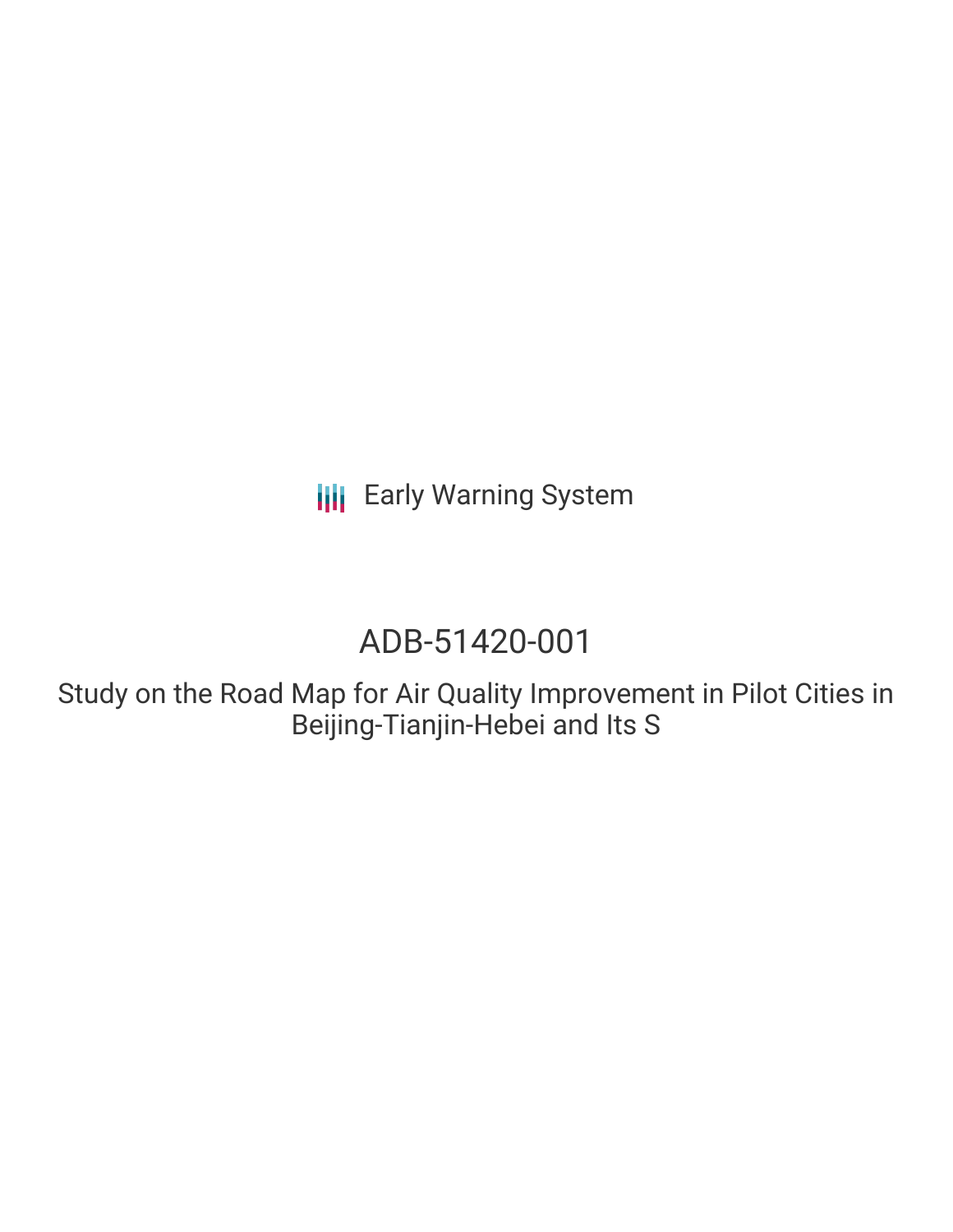

# **Quick Facts**

| <b>Countries</b>               | China                                        |
|--------------------------------|----------------------------------------------|
| <b>Specific Location</b>       | Handan prefecture-level city, Hebei province |
| <b>Financial Institutions</b>  | Asian Development Bank (ADB)                 |
| <b>Status</b>                  | Active                                       |
| <b>Bank Risk Rating</b>        | C                                            |
| <b>Voting Date</b>             | 2018-10-11                                   |
| <b>Borrower</b>                | People's Republic of China                   |
| <b>Sectors</b>                 | Energy                                       |
| <b>Investment Type(s)</b>      | <b>Advisory Services</b>                     |
| <b>Investment Amount (USD)</b> | $$0.40$ million                              |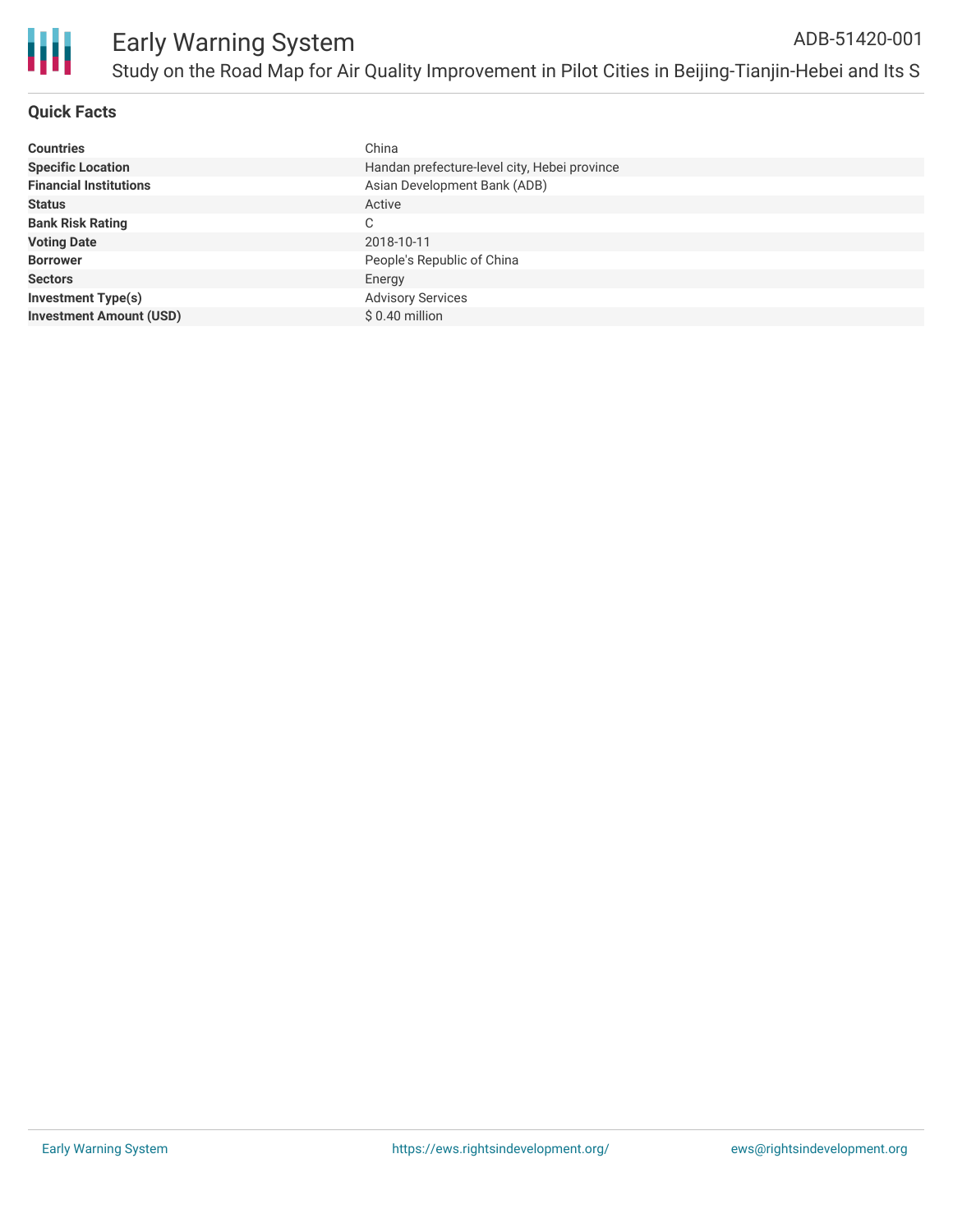

## **Project Description**

According to the bank document, the proposed TA will help local governments establish an air pollution emission management database and develop a post-CAAP roadmap for air quality improvement in one or two selected pilot cities, which can be replicated elsewhere in the greater BTH region.

The TA will have the following outputs:

- (i) develop emission inventories for the pilot cities;
- (ii) assess the impacts of energy consumption and industrial structure on air quality and climate change;
- (iii) establish an investment cost database of main pollution reduction measures;
- (iv) establish an air pollution emission management database; and
- (v) develop air quality improvement roadmap for the pilot cities.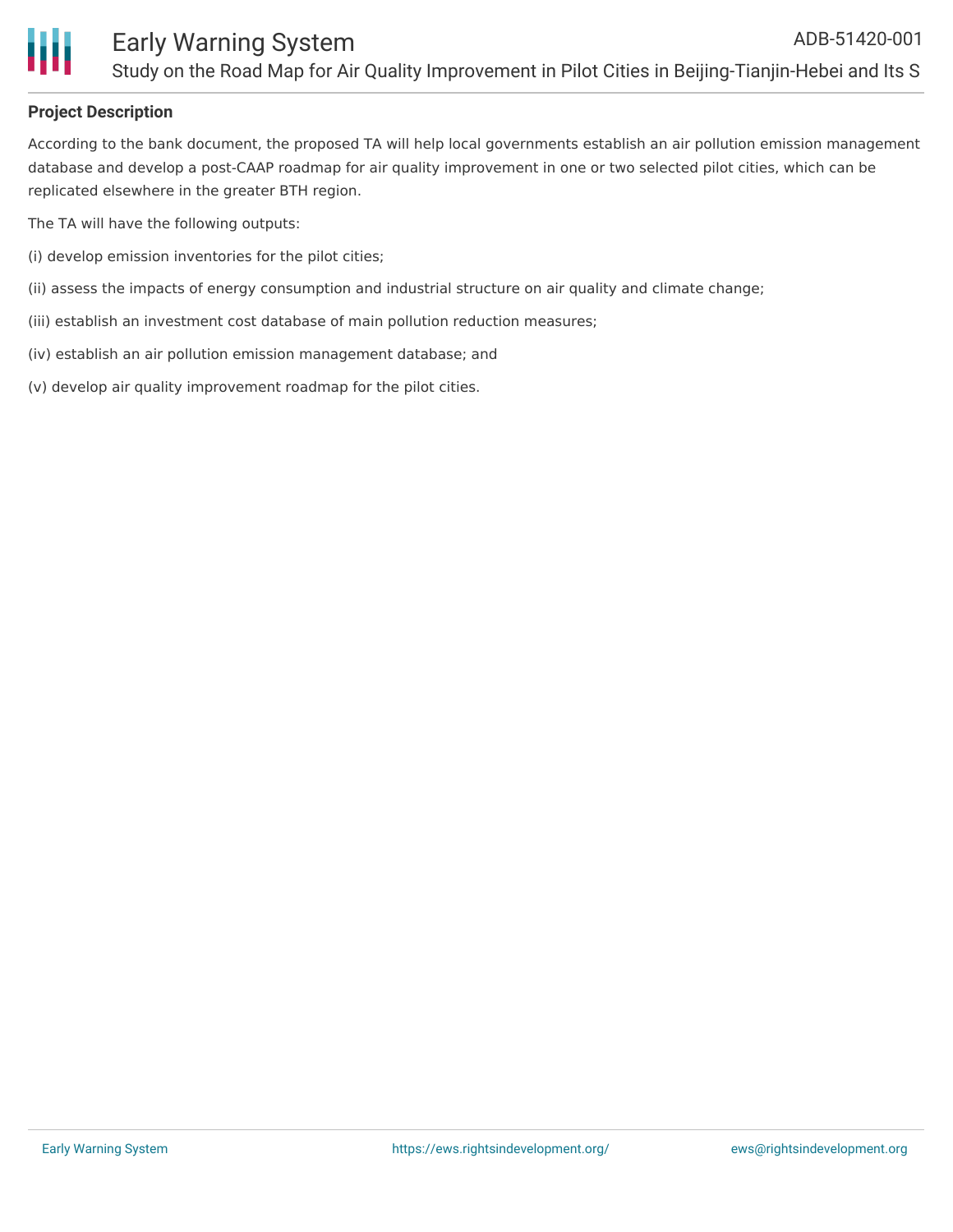#### **Investment Description**

Asian Development Bank (ADB)

# TA 9612-PRC: Study on the Road Map for Air Quality Improvement in Pilot Cities in Beijing-Tianjin-Hebei and Its **Surrounding Areas**

**Technical Assistance Special Fund US\$ 0.4 million**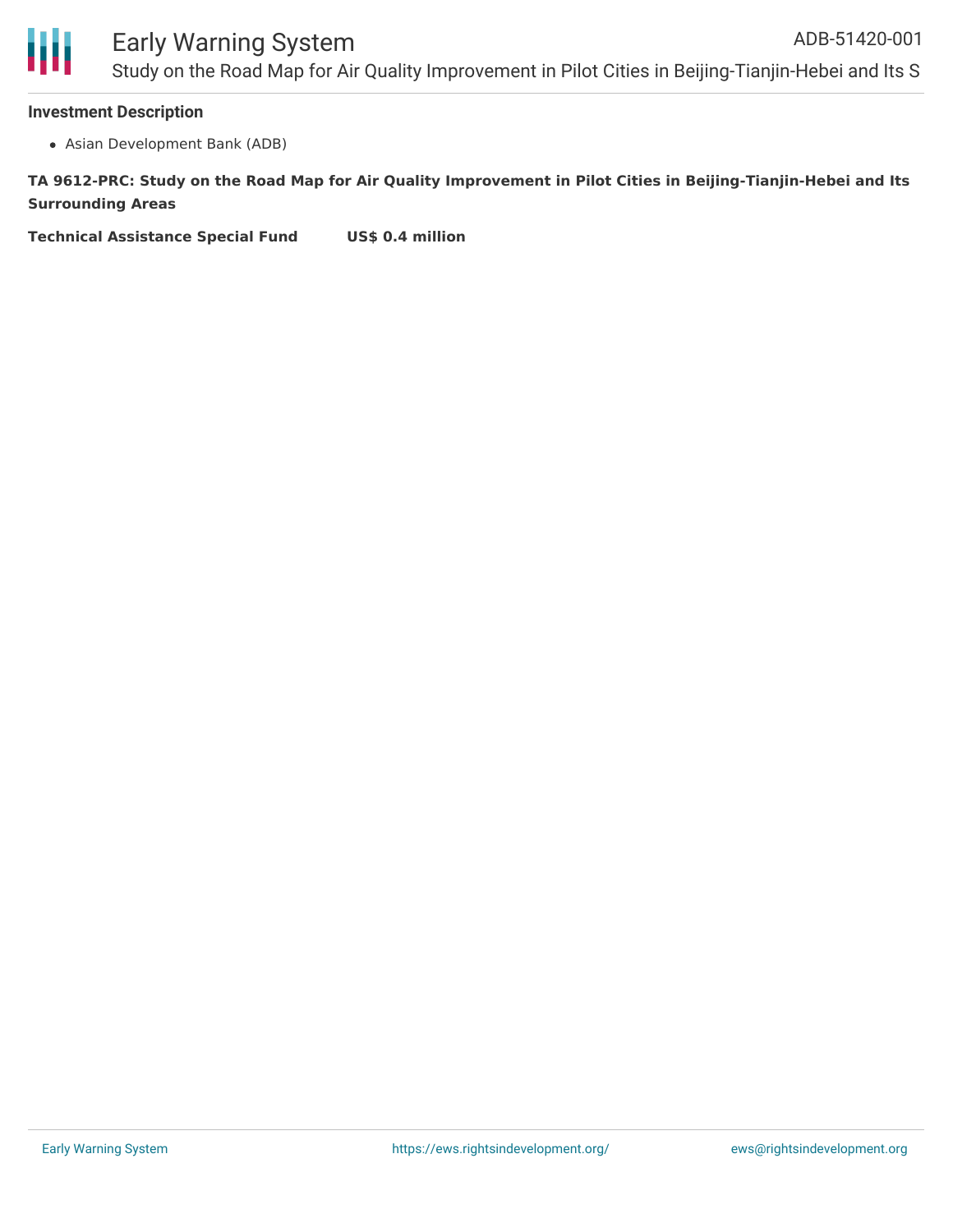## **Contact Information**

**Responsible ADB Division** EASI

#### **Executing Agencies**

#### **Ministry of Ecology and Environment former "Ministry of Environmental Protection"**

115 Xizhimen Nanxiaojie, Beijing

#### **ACCOUNTABILITY MECHANISM OF ADB**

The Accountability Mechanism is an independent complaint mechanism and fact-finding body for people who believe they are likely to be, or have been, adversely affected by an Asian Development Bank-financed project. If you submit a complaint to the Accountability Mechanism, they may investigate to assess whether the Asian Development Bank is following its own policies and procedures for preventing harm to people or the environment. You can learn more about the Accountability Mechanism and how to file a complaint at: http://www.adb.org/site/accountability-mechanism/main